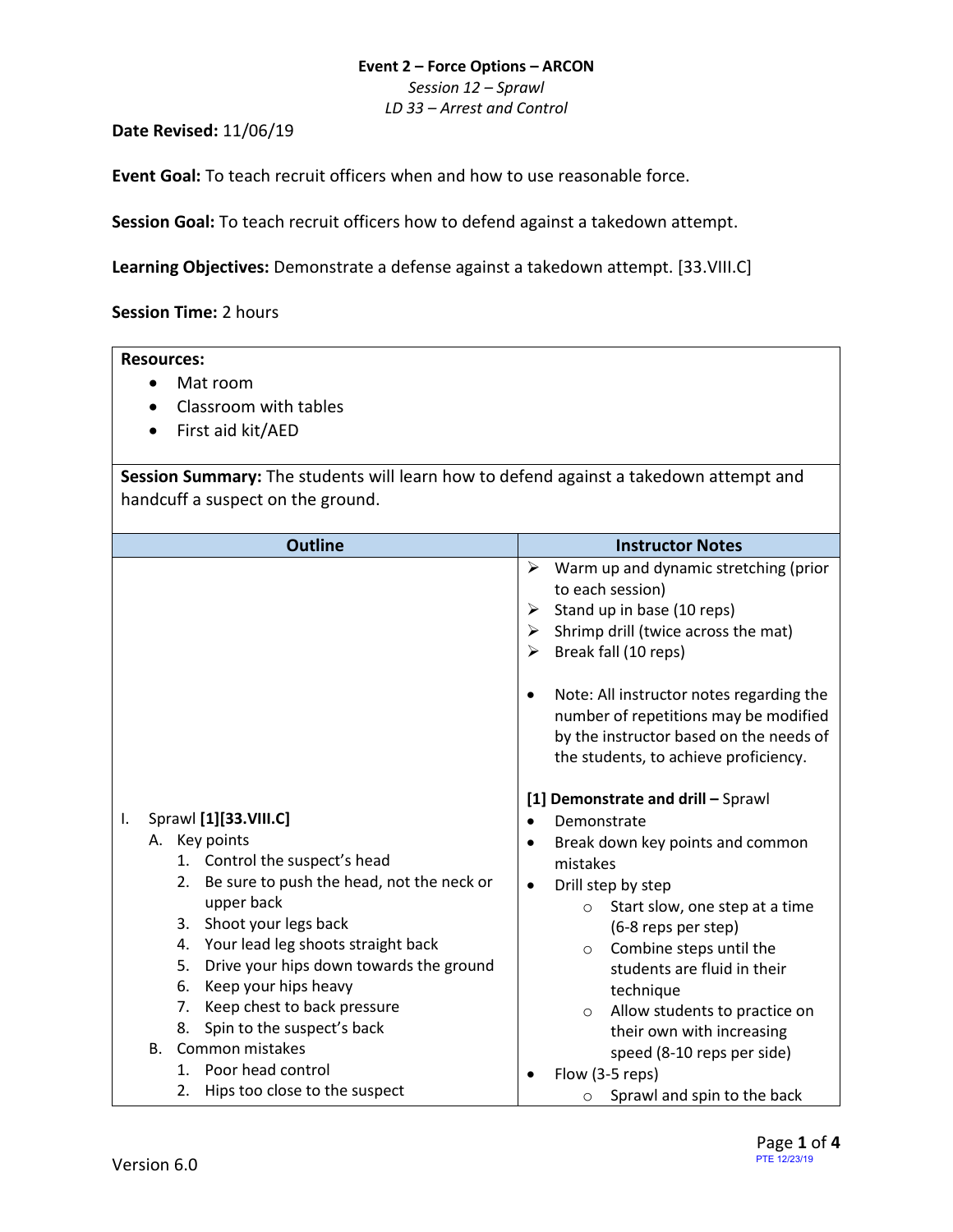# **Event 2 – Force Options – ARCON**

| Session 12 - Sprawl |  |  |
|---------------------|--|--|
|---------------------|--|--|

*LD 33 – Arrest and Control*

<span id="page-1-0"></span>

| C. | Handcuffing from back control [2] |                 |                                         | Lateral head displacement<br>$\circ$ |                                                   |                                         |
|----|-----------------------------------|-----------------|-----------------------------------------|--------------------------------------|---------------------------------------------------|-----------------------------------------|
|    |                                   |                 | 1. Key points                           |                                      |                                                   |                                         |
|    |                                   | а.              | Cross grab the suspect's wrist          |                                      |                                                   | [2] Demonstrate and drill - Handcuffing |
|    |                                   | b.              | Apply a twist lock                      |                                      | from back control                                 |                                         |
|    |                                   | $C_{\star}$     | Place the first handcuff on pinky side  |                                      | Demonstrate                                       |                                         |
|    |                                   |                 | first                                   | ٠                                    |                                                   | Break down key points and common        |
|    |                                   | d.              | Shake the suspect's second hand         |                                      | mistakes                                          |                                         |
|    |                                   | $e_{i}$         | Place the second handcuff on            |                                      |                                                   | Drill step by step                      |
|    | 2.                                | Common mistakes |                                         |                                      | $\circ$                                           | Start slow, one step at a time          |
|    |                                   | а.              | Using the same hand to grab the wrist   |                                      |                                                   | (6-8 reps per step)                     |
|    |                                   | b.              | Attempting to handcuff prior to gaining |                                      | $\circ$                                           | Combine steps until the                 |
|    |                                   |                 | compliance                              |                                      |                                                   | students are fluid in their             |
|    |                                   |                 |                                         |                                      |                                                   | technique                               |
|    |                                   |                 |                                         |                                      | $\circ$                                           | Allow students to practice on           |
|    |                                   |                 |                                         |                                      |                                                   | their own with increasing               |
|    |                                   |                 |                                         |                                      |                                                   | speed (8-10 reps)                       |
|    |                                   |                 |                                         |                                      |                                                   |                                         |
|    |                                   |                 |                                         |                                      | <b>Run learning activity</b> (50 minutes) $-$ Top |                                         |
|    |                                   |                 |                                         |                                      | Control                                           |                                         |
|    |                                   |                 |                                         |                                      |                                                   |                                         |
|    |                                   |                 |                                         |                                      |                                                   |                                         |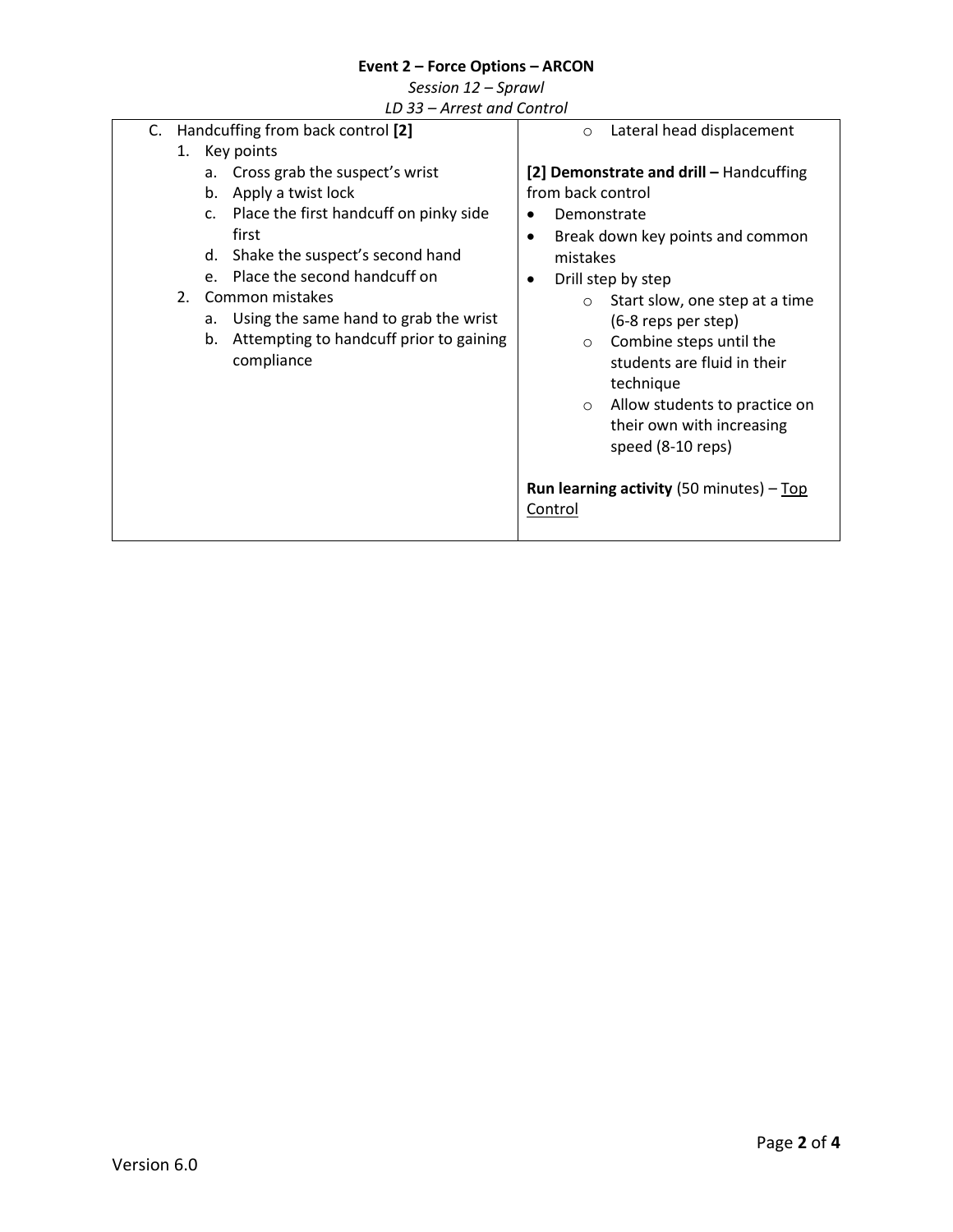# **Event 2 – Force Options – ARCON** *Session 12 – Sprawl LD 33 – Arrest and Control* **Learning Activity – Top Control**

**Purpose:** This drill will help the students to develop their reflexes in responding to common suspect behaviors, enhance their fluidity in using techniques in combination with one another, and reinforce the key points of the techniques.

**Description:** The students will work in pairs, with one student playing the role of the officer and the other playing the role of the suspect. The suspects should present the correct indicators for each sequence of techniques. In this drill, when the officer attains a position of control, the suspect should attempt to escape for approximately 10-15 seconds prior to presenting the next indicator. If the officer fails to adequately control the suspect, and the suspect escapes, restart the sequence from the beginning. Students will practice each of the 3 sequences listed below.

The instructors will demonstrate each sequence prior to having the students practice. The students should be encouraged to start slow and increase speed with each repetition, but only if the officer can maintain proper technique. They should also be encouraged to help each other and correct each other's mistakes after each repetition. The instructor should direct the students to complete 2 repetitions of each sequence, for a total of 6 per officer, or 12 total repetitions per pair.

# **Sequence #1:**

Suspect behavior: When the officer approaches to conduct a search, turn and throw a looping punch.

Officer sequence of techniques:

- Ped stop commands
- Clinch
- Body fold takedown
- Mount control
- Twisting arm cuffing
- Handcuffing from back mount

### **Sequence #2:**

Suspect behavior: When the officer approaches to conduct a search, turn and attempt to tackle the officer.

Officer sequence of techniques:

- Ped stop commands
- Sprawl
- Back control
- Remount